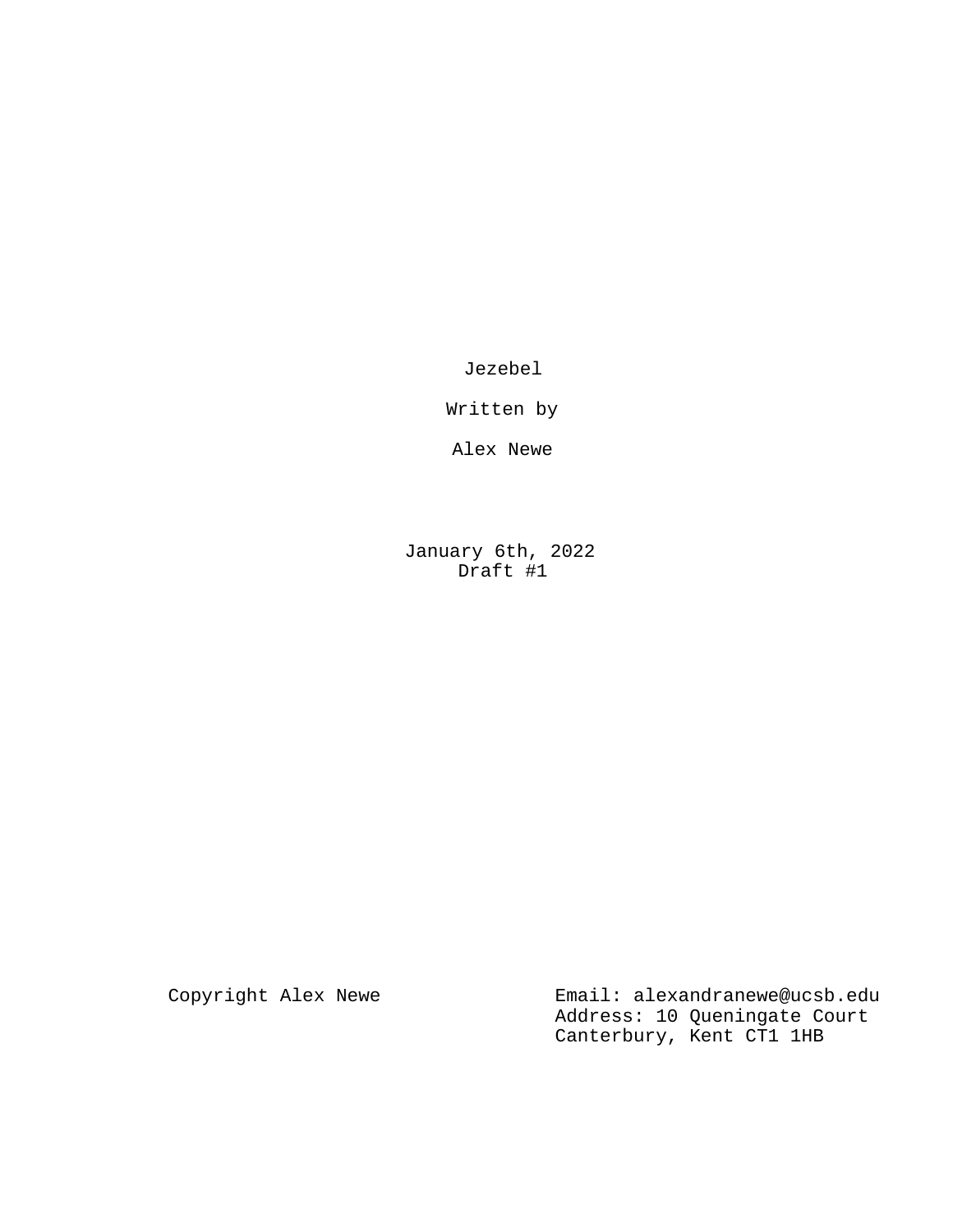INT. BATHROOM - NIGHT

NOA is staring at her complexion in the mirror.

Her eyes are sunken. Her clothes are quite dark in color, and they hang loosely on her body. She doesn't brush her hair much anymore, and her ragged appearance reflects her unstable mind.

Her PHONE VIBRATES.

Missed texts from someone named SAM appear on her screen.

NOA ignores it.

She looks down at a DEAD RAT in the sink.

(V.O. NOA) I know what you're thinking.

creepy music, dark lighting, breaking the fourth wall moment... a dead rat in the sink. An intriguing start to my story right?

NOA looks down at the rat.

(V.O. NOA) What? Oh god no, I'm not going to eat it. No no, watch.

NOA's eyes start to glow.

The DEAD RAT in the sink starts to shake.

The DEAD RAT's eyes open.

They glow the same color as NOA's.

NOA smiles.

NOA cocks her head and the DEAD RAT stands up.

(V.O. NOA) It's sort of like a fucked up version of ratatouille.

NOA's nose begins to bleed.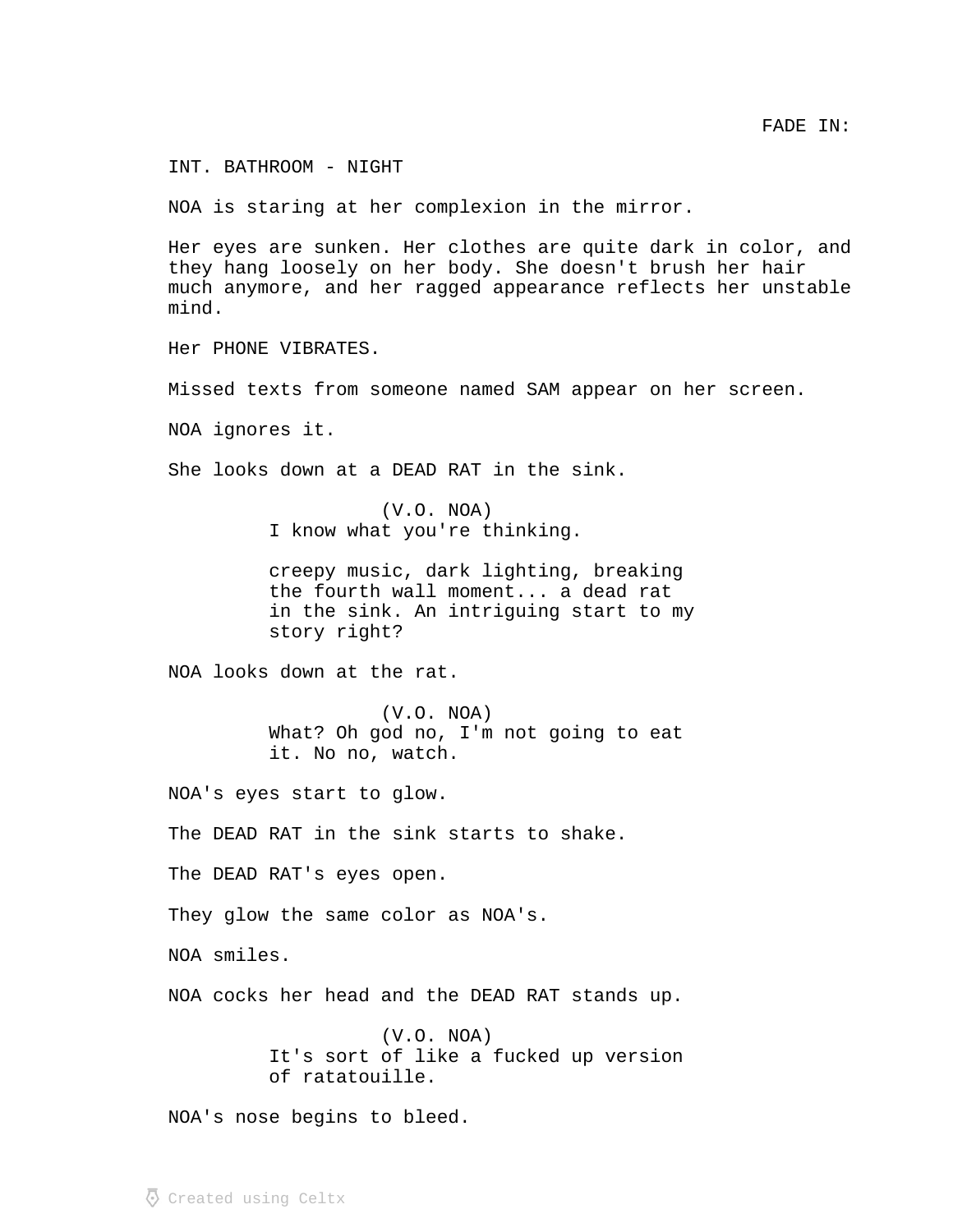(V.O. NOA) I've been working on this all week.

NOA breathes heavily in concentration.

The DEAD RAT begins to lift its arms up.

(V.O. NOA) Wait for it.

The DEAD RAT dabs.

NOA collapses to the ground.

The DEAD RAT collapses.

(V.O. NOA)

I'm Noa.

(NOTE: Hold on to this shot. The title will be slapped onto the mirror after both NOA and RAT are out of frame)

BLACK SCREEN

(V.O. NOA) I guess I should start from the beginning.

FADE IN:

FLASHBACK SEQUENCE BEGINS:

EXT. FISHERMAN'S WHARF - 10 YEARS AGO

A young NOA (10 yrs old) is sitting on the railing at Fisherman's Wharf.

Her FATHER, an older man, dressed in nice clothing, has his back to NOA.

He suddenly turns around, revealing TWO CORNDOGS covered in KETCHUP.

He hands one to NOA.

NOA reaches for the CORNDOG, but her FATHER quickly smashes it on her face, getting ketchup all over her.

YOUNG NOA

Dad!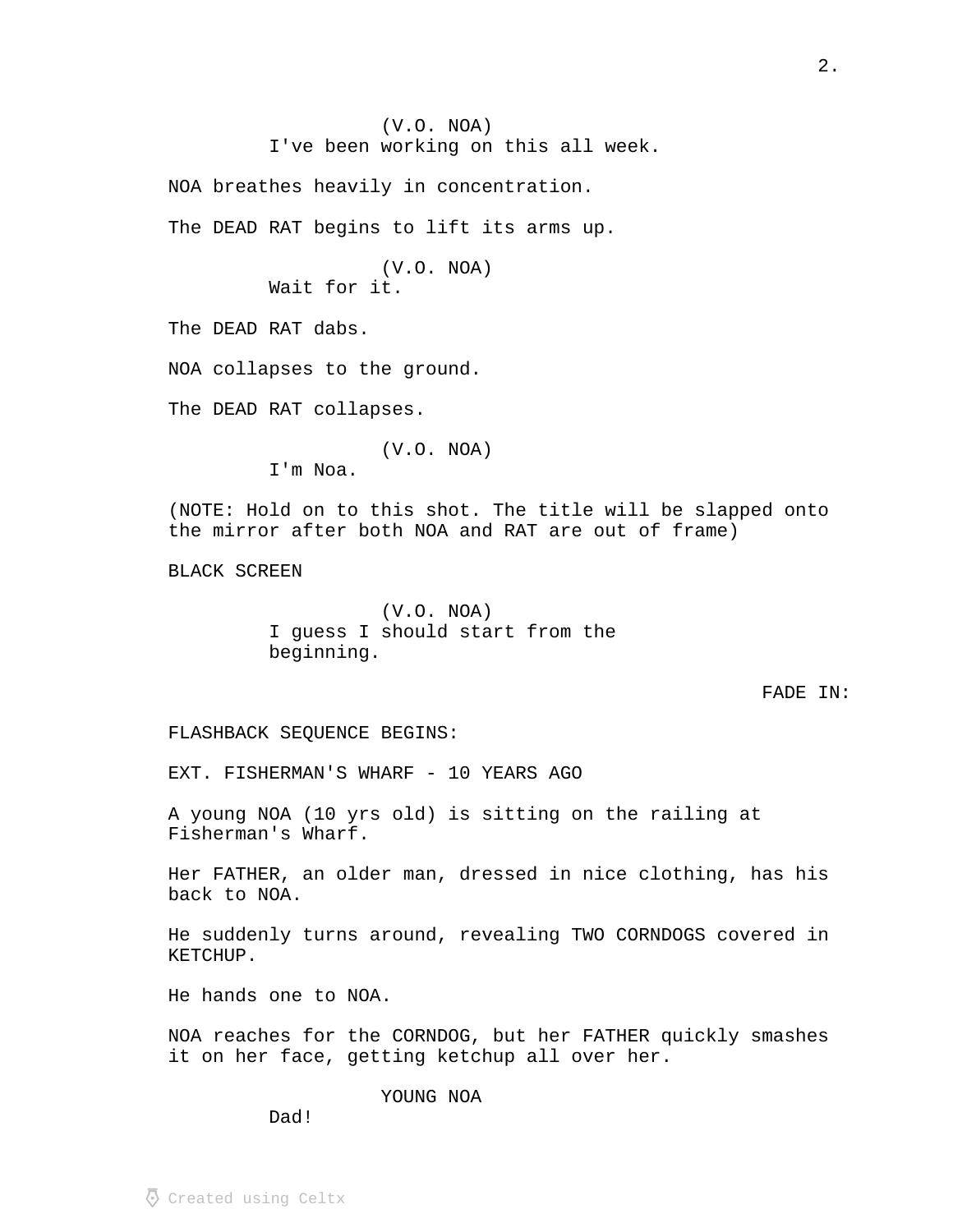NOA'S FATHER (in a bad Transylvanian accent) Now... you are a vampire! Ah Ah Ah!

The pair laugh.

They continue to laugh and eat the corndogs.

(V.O. NOA) It was always just me and my dad. Life was, good. Even with my mother out of the picture.

NOA's father wipes the ketchup off of YOUNG NOA's face.

CUT TO:

INT. NOA'S FATHER'S HOUSE - LIVING ROOM - 5 YEARS AGO NOA, now around 16 years old, is standing in a prom dress. She wears a corsage. She looks nervous. There is a small bit of mascara smudged on her cheek. NOA's FATHER, slightly graying now, walks up to her, smiling. He wipes the stain from her face.

> (V.O. NOA) This was the worst night of my life.

NOA's FATHER is holding a CAMERA.

16-year-old NOA stands awkwardly smiling.

He takes a picture, there is a blinding FLASH.

EXT. OUTSIDE ON THE PORCH - 5 YEARS AGO (HOURS LATER) The FLASH reveals NOA standing awkwardly on the porch. BLUE and RED POLICE LIGHTS bounce off her skin. Makeup is running down her tear-stained face.

TWO DETECTIVES exit the door from behind her, conversing somberly.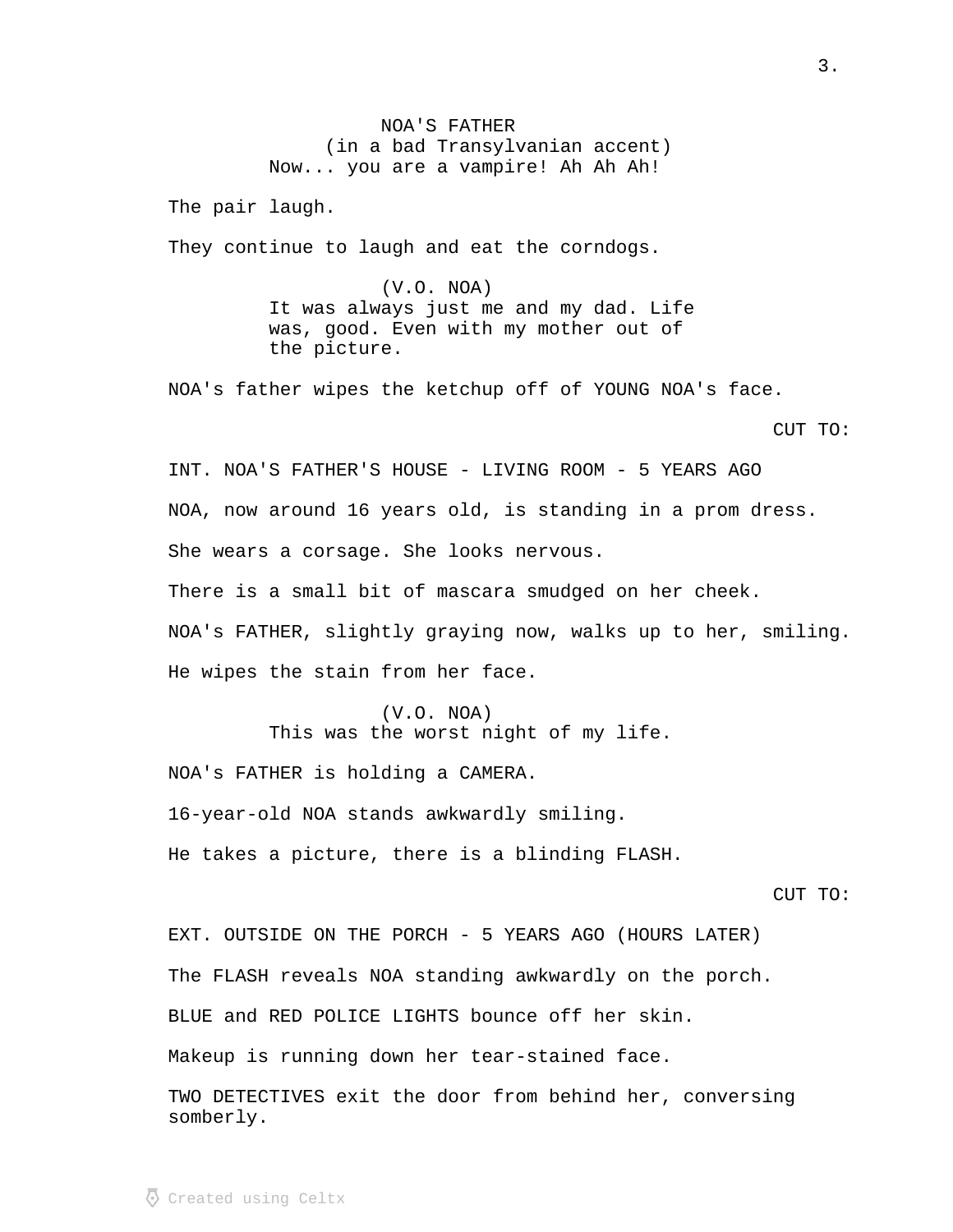A POLICE OFFICER offers her a BLANKET.

She takes it from him, her eyes never leaving the distance.

Wrapping it around herself, she stands amidst the chaos of the crime scene.

CUT TO:

INT. NOA'S FATHER'S HOUSE - LIVING ROOM - 5 YEARS AGO (WEEK LATER)

NOA is now in a black dress.

SWARMS OF PEOPLE SURROUND HER, MOVING LIKE WATER.

They are all dressed in black.

NOA just stands there.

(V.O. NOA) The DA took me in after the funeral and told me they were still looking for the shooter. They said my father left me a shit ton of money. I asked the detective if I could write him a check to bring my Dad back.

Beat.

A part of me died that day.

CUT TO:

INT. GRACE CATHEDRAL (SAN FRANCISCO) - A MONTH BEFORE THE PRESENT TIME

> (V.O. NOA) Fast forward a few years and now for the part that you've been anxiously waiting to hear. How did I get my powers?

NOA wanders around the inside of Grace Cathedral.

She gazes up at the stained glass, admiring its intricacy.

(V.O. NOA) I would always come to places like these to look at the art.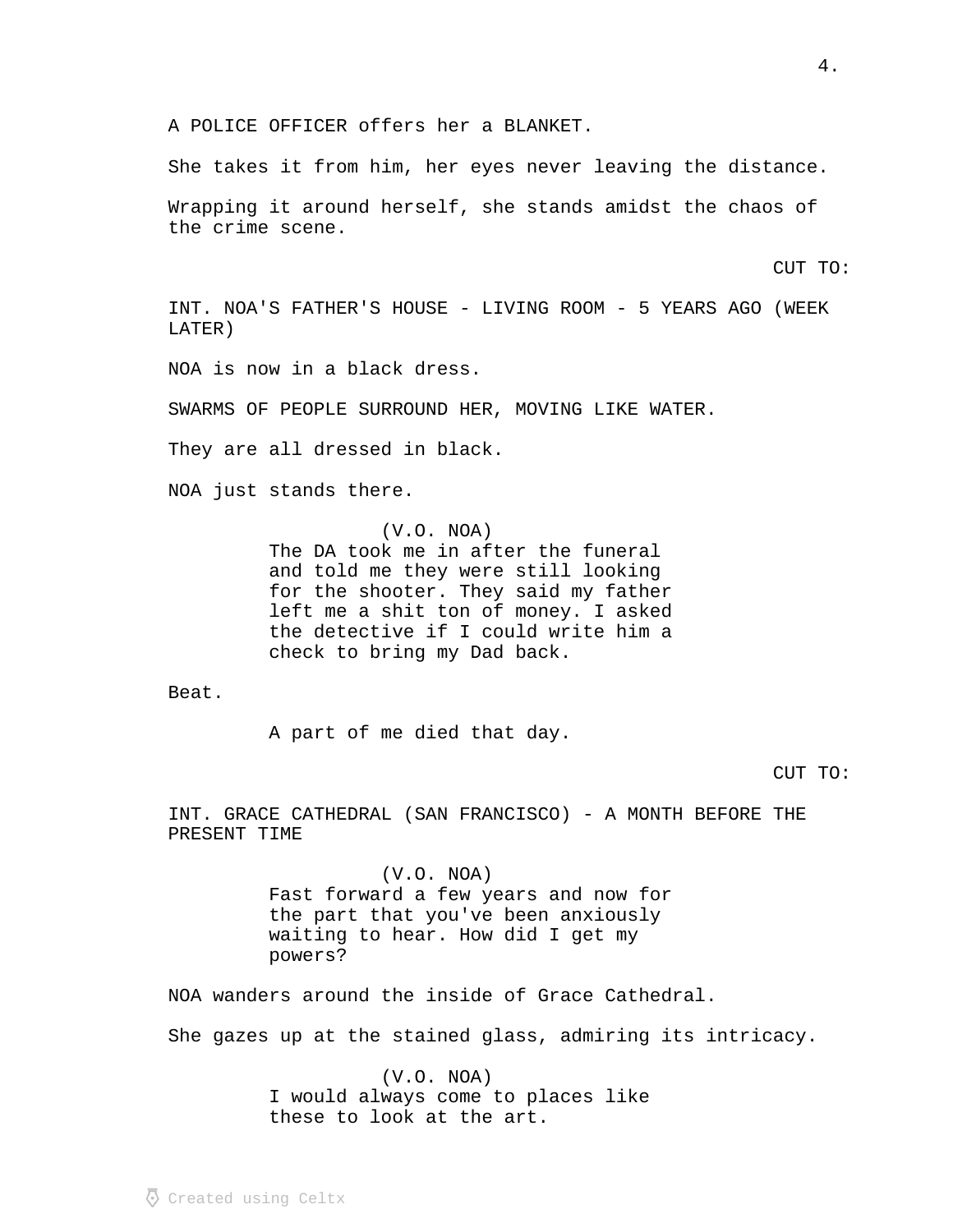NOA walks over to a sculpture. It's a memorial of the people who perished during the 1906 San Francisco Earthquake.

NOA brushes dust off of an engraving on the statue.

This causes her to sneeze.

An older woman sitting nearby in the pews speaks softly.

OLDER WOMAN

God bless you.

NOA scoffs.

NOA God's not real.

As NOA says this, she hears a WHISPER.

WHISPER

Noa.

NOA looks around in confusion. There are a few lonely souls seeking refuge in the Cathedral with her. But the voice seemed to come from her mind.

> (V.O. NOA) This is that part in the movie where you go "No! Don't follow the creepy voice little girl!"

NOA hears the WHISPER again. It's coming from a door now.

WHISPER

Noa.

(V.O. NOA) But this wouldn't be a fun story unless I followed it.

NOA, as if in a trance follows the voice.

It leads her to the front of the door.

She turns the handle, opening the door.

The WHISPER is louder now.

She peers down what appears to be a staircase.

A BREEZE shoots past her, carrying the WHISPER with it.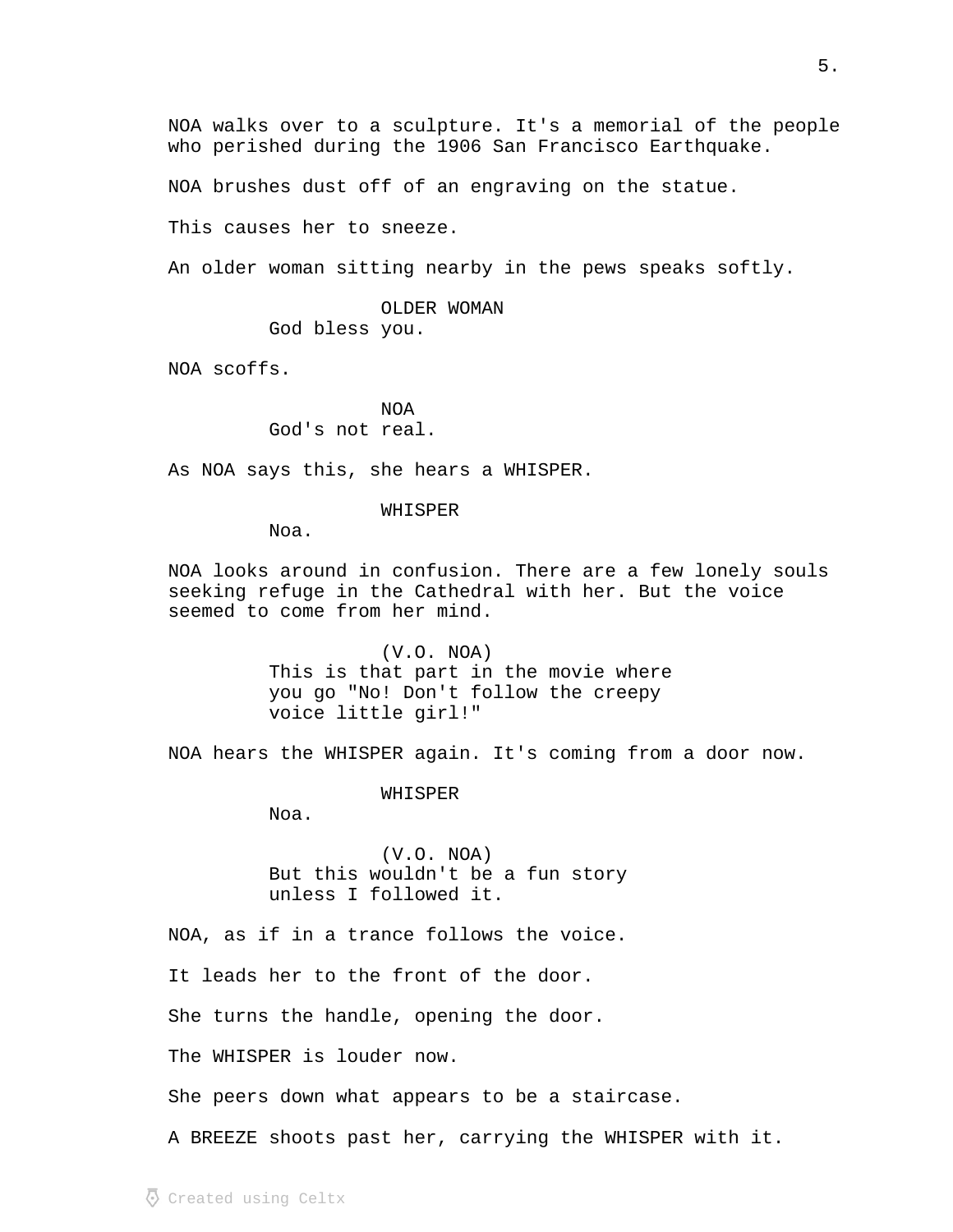The BREEZE lights old candles down the cobblestone stairway, guiding NOA.

### WHISPER

Noa!

NOA follows the WHISPER leading her into the depths of the cathedral.

The WHISPER seems to be coming from every corner now, overlapping in different tones.

### WHISPER

Noa...

As NOA descends into the darkness, the room grows colder.

Candlelight flickers against her face as she appears to be in a dreamlike state.

The stairs fan out, eventually leading her into a crypt.

INT. CRYPT - GRACE CATHEDRAL - A MONTH BEFORE THE PRESENT TIME

NOA enters the crypt.

The BREEZE swirls around her, picking up DUST and a few pieces of PAPER.

#### WHISPER

Noa!

The WHISPER echoes off the walls of the crypt.

NOA steps towards what appears to be a tomb.

Inscribed on the sepulchre are the Latin words, "Maledicto Hiezabel"

Her hand reaches to graze the inscription.

As her fingertips make contact with the stone, a CRACK begins to form.

The CRACK spreads, until a small hole, revealing the interior of the tomb, is exposed.

A glowing smoke slowly rises from the hole.

NOA stares at the smoke, entranced, her fingers still on the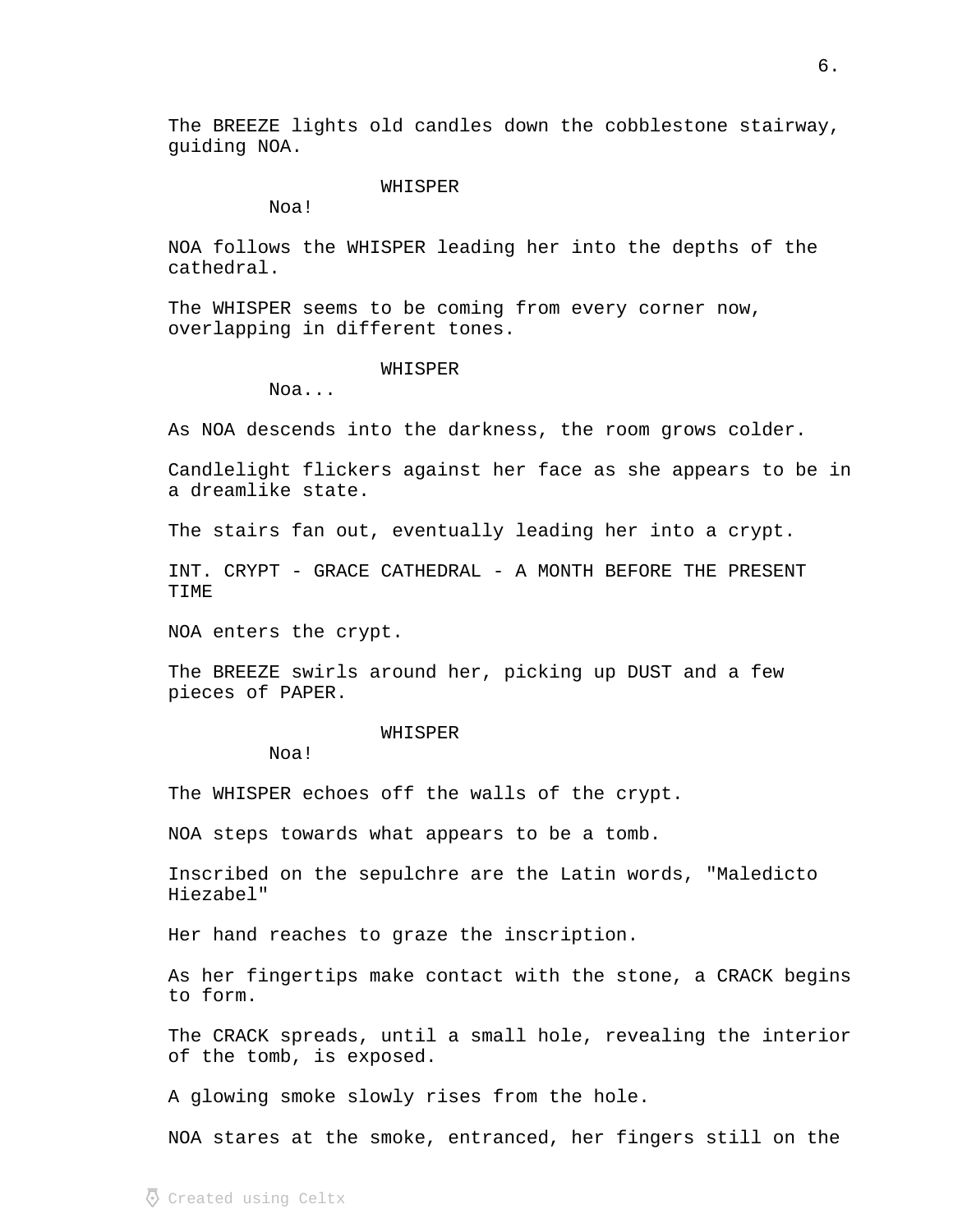stone.

The smoke forms itself into a WHITE, GLOWING ORB.

The sounds emanating from the ORB can only be described as the sound of a thousand souls suffering.

The ORB floats for a moment, buzzing and vibrating with supernatural energy.

It suddenly forces itself into NOA.

NOA braces her body as the ORB sends glowing smoke into her mouth.

Her eyes glow white, as her screams meld together with the sounds of hell.

Wind rushes around her small frame as she emits white piercing light from her eyes and mouth.

She begins to lift off the ground, as the smoke from the orb continues to fill her body.

The smoke is now inside of NOA. She hovers above the floor, her hair floating around her face.

Her eyes are closed now.

She collapses to the floor.

Silence.

All that can be heard is a faint hiss echoing off the cavernous walls of the crypt.

INT. CRYPT - GRACE CATHEDRAL - A MONTH BEFORE THE PRESENT TIME - HOURS LATER

NOA opens her eyes quickly.

She is still inside the crypt, the cold hard floor beneath her.

She slowly stands up, sore and confused.

She touches her forehead where a cut seeps a small amount of blood.

NOA looks around at her surroundings, unsure of where she is.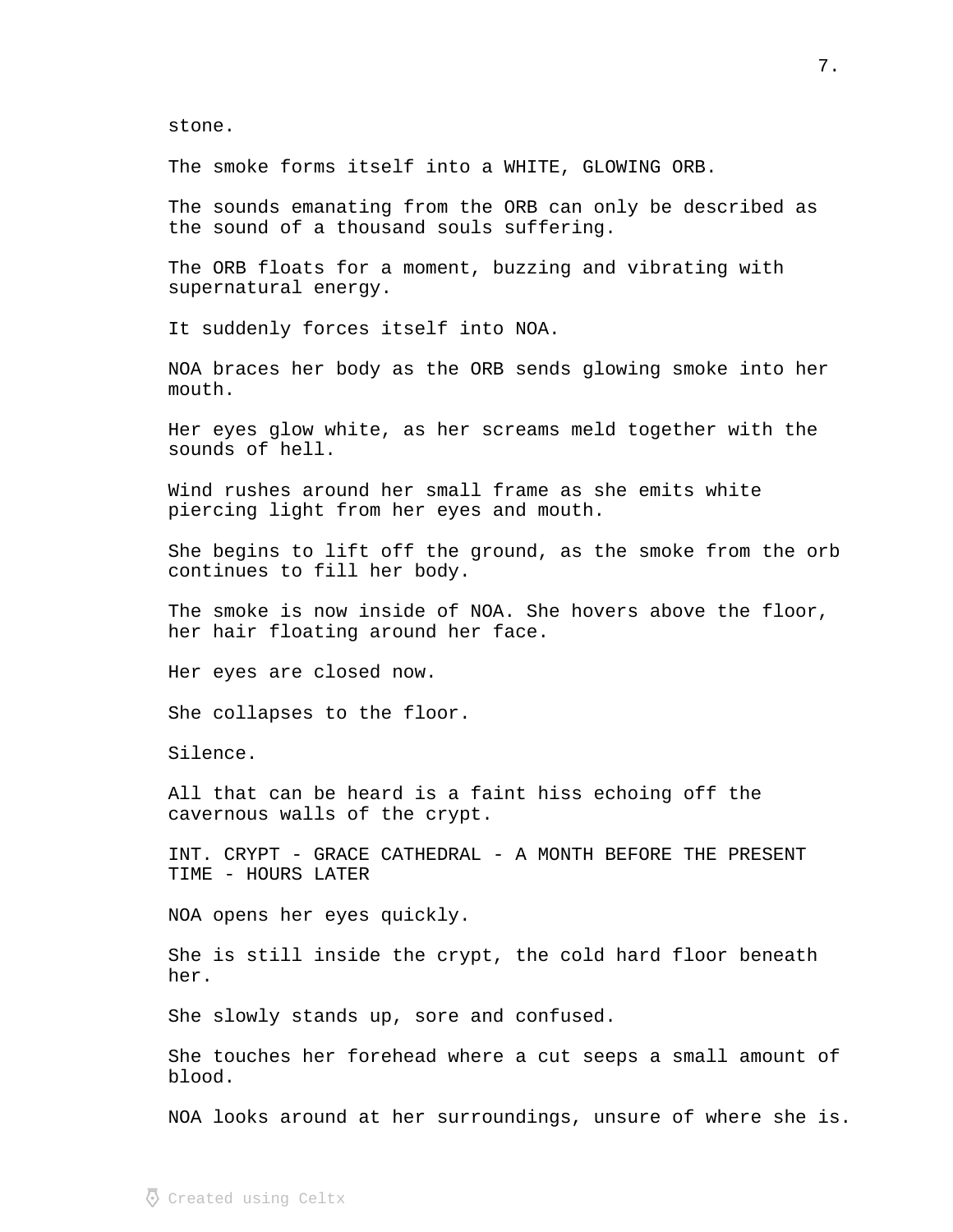Her eyes dart to the cracked tomb.

She reads the words from before, "Maledicto Hiezabel"

NOA's face turns white as she remembers what happened to her hours before.

She bolts out of the tomb as fast as she can.

INT. GRACE CATHEDRAL (SAN FRANCISCO) - A MONTH BEFORE THE PRESENT TIME - SECONDS LATER

NOA burst out of the doorway to the crypt.

There is a church service going on, and a few people turn their heads to the sound of the door.

NOA looks over to the exit of the Cathedral and makes her way over to it.

A SHATTERING sound can be heard.

A bird crashes through a nearby stained glass window, falling at NOA's feet.

The church service stops, as now everybody turns to look in NOA's direction

NOA ignores them.

The BIRD twitches as it takes its final breath.

It then goes still.

NOA crouches down to the bird.

She briefly touches it, to see if it could still be alive.

The dead bird's eyes open, but they are no longer the typical beady black color, they glow white.

NOA's eyes glow white.

The dead bird begins to twitch.

NOA gasps.

She backs away from the zombie bird in fear.

The bird's eyes fade back to black as it stops twitching.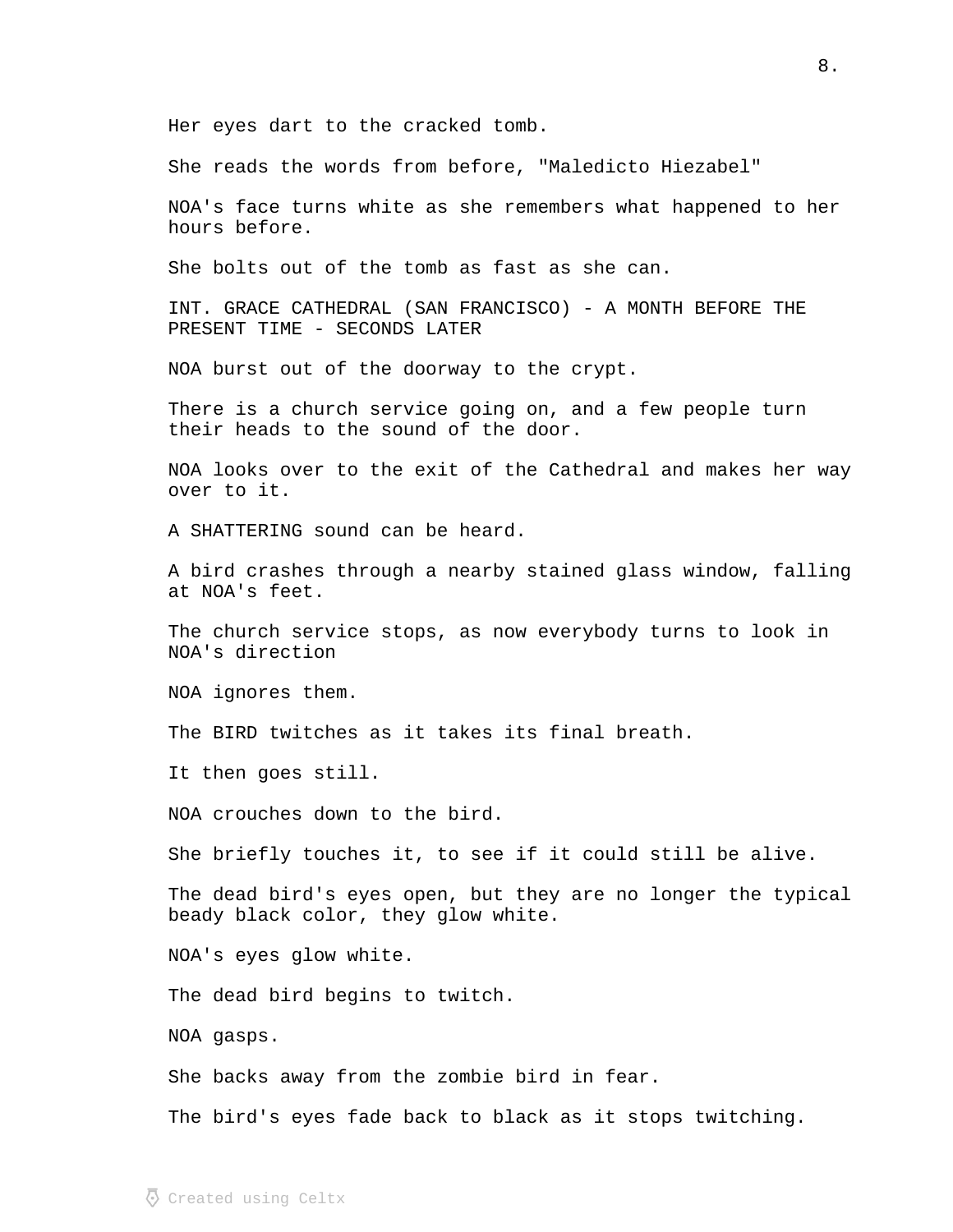A hand reaches over onto NOA's shoulder.

It is the older woman from before.

# OLDER WOMAN Are you alright sweetheart?

NOA turns to face the woman.

Her eyes glow white.

The woman gasps and pulls her hand away in fear.

OLDER WOMAN

Witch!

The word snaps NOA back to reality, her eyes fade back to normal.

She peers at the woman in confusion and terror.

NOA looks over to the churchgoers staring at her with disgust.

She quickly gets up and bolts out the Cathedral doors.

(V.O. NOA) This was when I knew I left that crypt with something.

FADE TO BLACK:

(V.O. NOA) Now that we got through all that, let's take things from the present. You remember, don't you?

Beat.

(V.O. NOA) The dead rat in the sink? Yeah, let's take it from there.

INT. NOA'S LIVING ROOM - PRESENT TIME - NIGHT NOA is sitting on her couch with a tissue shoved up her nose. In the background, the TV is playing Jeopardy. NOA isn't watching it, instead, she scrolls through her

phone.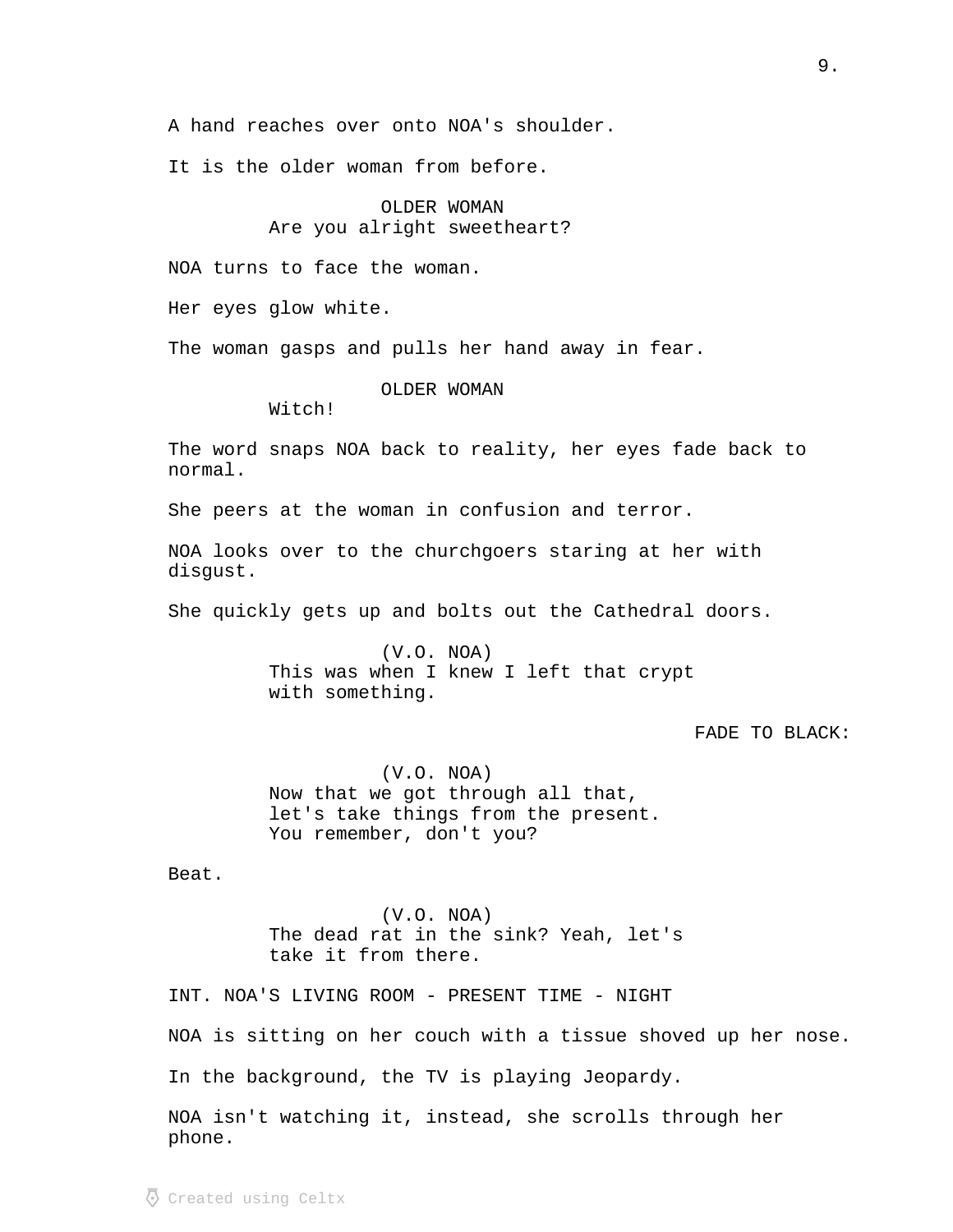A KNOCK is heard at the door.

NOA gets up slowly.

She answers the door, tissue still shoved up her nose.

NOA Can I help you?

A pizza delivery man stands at the door with a pizza box. He looks nervous.

> PIZZA GUY Uh... Is this 66 Pinegrove way?

> NOA Oh yeah. I forgot about the 'za

PIZZA GUY Just sign here.

The pizza delivery man stares at the tissue hanging out of NOA's nose as she signs the receipt.

NOA takes the pizza, mumbling a "thank you" and quickly shuts the door.

She takes the tissue out of her nose, it has blood on it.

She sits back down on the couch, now eating pizza.

NOA begins to watch Jeopardy.

JEOPARDY HOST (VOICE) On today's topic, we will be looking at Etymology or the study of words. Let's start with the first question, guess the word. Your clue is: Having physical custody or control of an object

NOA shoves another slice of pizza into her mouth.

JEOPARDY CONTESTANT (VOICE) What is possession?

JEOPARDY HOST (VOICE) Correct. Possession is the physical custody or control of-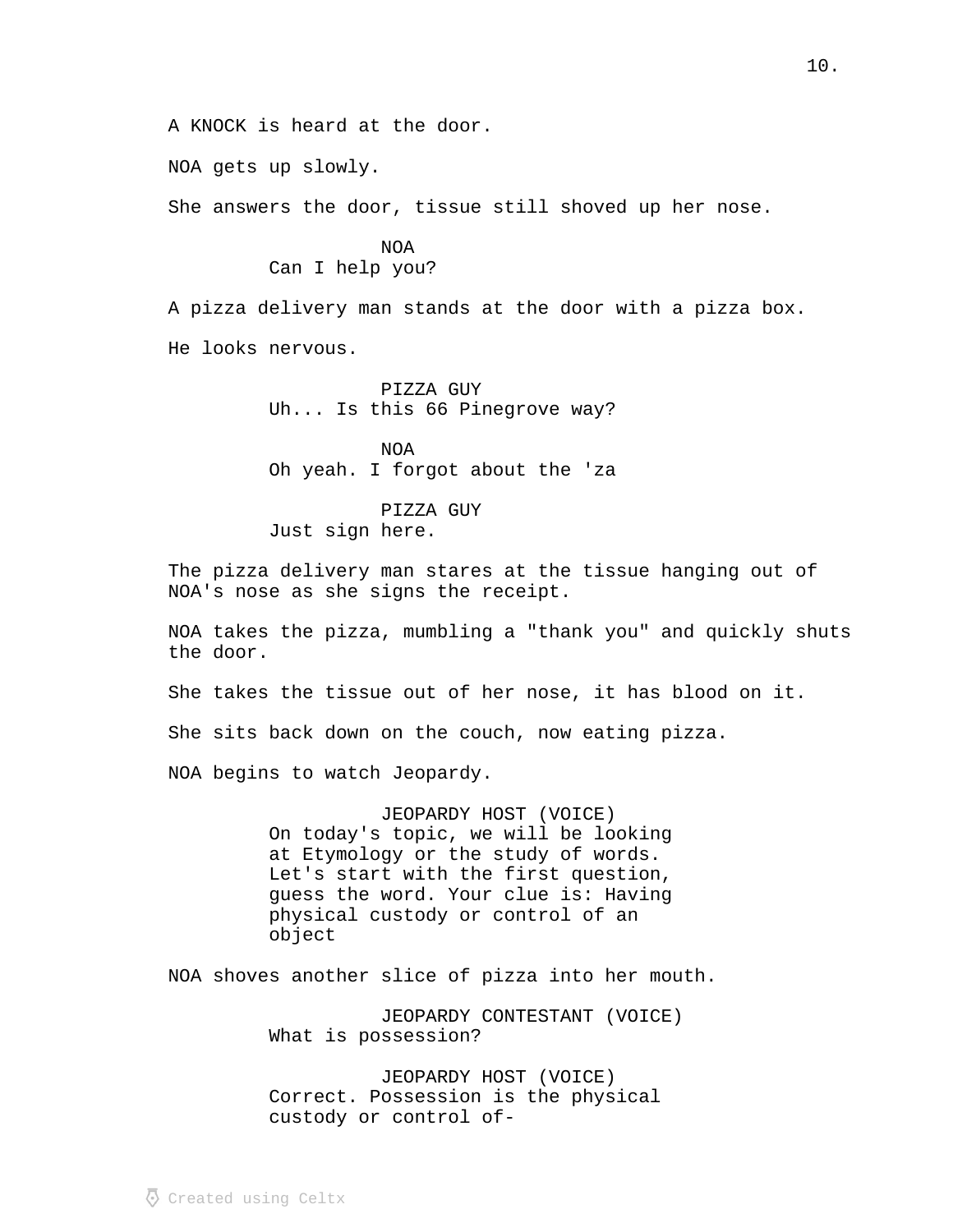Suddenly another KNOCK is heard at the door, cutting off the TV.

NOA looks over.

She doesn't answer.

The KNOCK is heard again.

NOA rolls her eyes.

NOA

Go away!

The KNOCK is heard again and again.

NOA Motherfucker.

NOA turns off the TV.

She gets up again.

She storms to the door, opening it.

NOA Dude if this is about the pizza I already-

SAM

Noa.

A girl, late teens stands at the door. She is wearing bright colors, and her hair is done quite nicely. She looks upset with her arms folded.

> NOA (startled) Sam?

NOA stares at SAM.

SAM Are you going to let me in?

NOA begrudgingly opens the door, letting SAM walk inside.

SAM hugs her chest in discomfort looking at the messy state of NOA's apartment.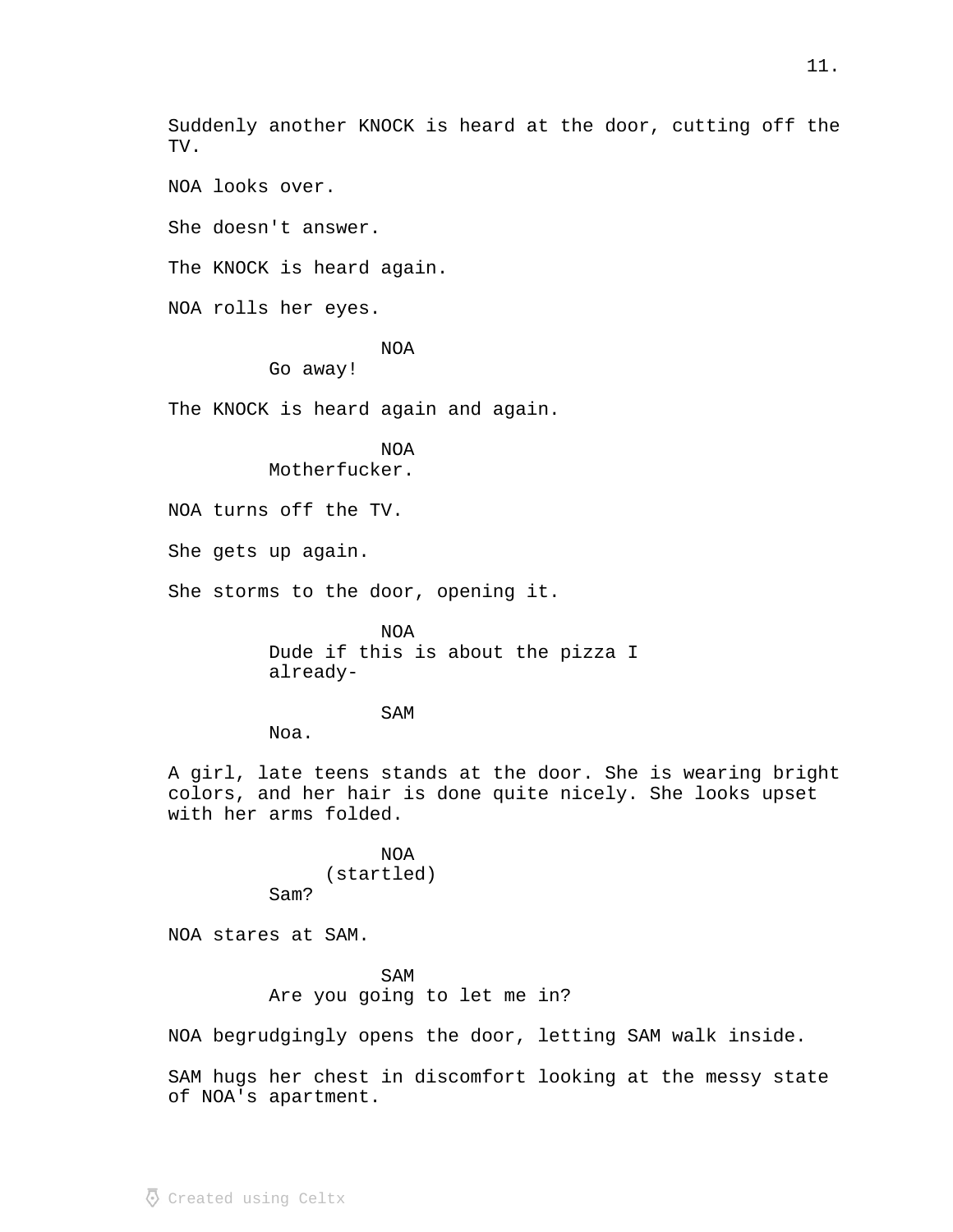SAM

I've been trying to reach you for the past two weeks, Noa.

NOA sits down on the couch.

SAM stays standing.

NOA grabs another slice of pizza and takes a bite.

NOA I've been busy.

SAM Have you though? From the looks of it, I'd beg to differ.

NOA What's that supposed to mean?

NOA speaks between bites.

SAM Really? Okay. I invited you to my Mom's gala, you didn't come. You couldn't take a moment to pick up the phone. You couldn't spare a second to answer my texts. Can you just be honest with me Noa? What have I done wrong?

SAM looks genuinely hurt.

NOA notices this and softens slightly, putting the pizza down. She sighs.

> NOA Nothing. You've done nothing wrong, Sam.

SAM sits beside NOA, still upset.

SAM Well, it sure as hell feels like I have. My best friend's been ignoring me for weeks.

SAM looks down and fiddles with her necklace, a silver cross. Beat.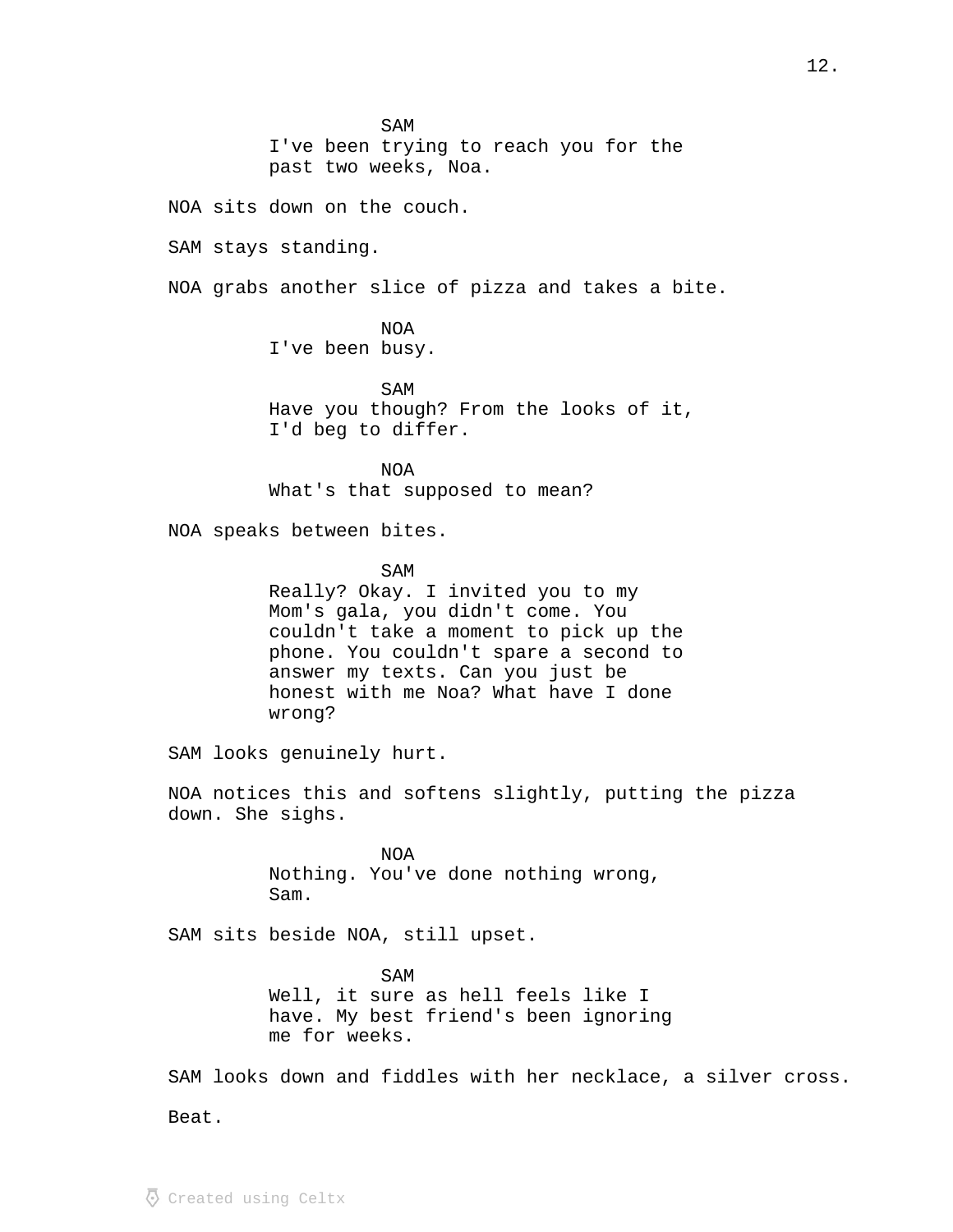NOA is now the one who looks uncomfortable.

NOA Okay, Sam. I'm sorry. It's not that I'm ignoring you, I've sort of been of ignoring everyone.

## SAM

Is that supposed to make me feel better?

NOA That came out wrong.

SAM looks hurt.

SAM Look, I get it. Ever since your Dad died you've been weird.

NOA stiffens at the mention of her father.

SAM

-And then recently you've been cold and distant. Eventually, you need to get over that stuff. I know you don't like church but have you ever just thought about maybe-

#### NOA

You know nothing about what it's like to lose a parent. Your only parent.

SAM

That's not what I mean. Can't you just be a good friend for once in your life!

NOA stands up, furious.

NOA Alright, Sam. You really wanna fucking see why I've been so distant? You wanna see!?

SAM looks scared.

NOA makes her way into the bathroom.

SAM sits uncomfortably on the couch.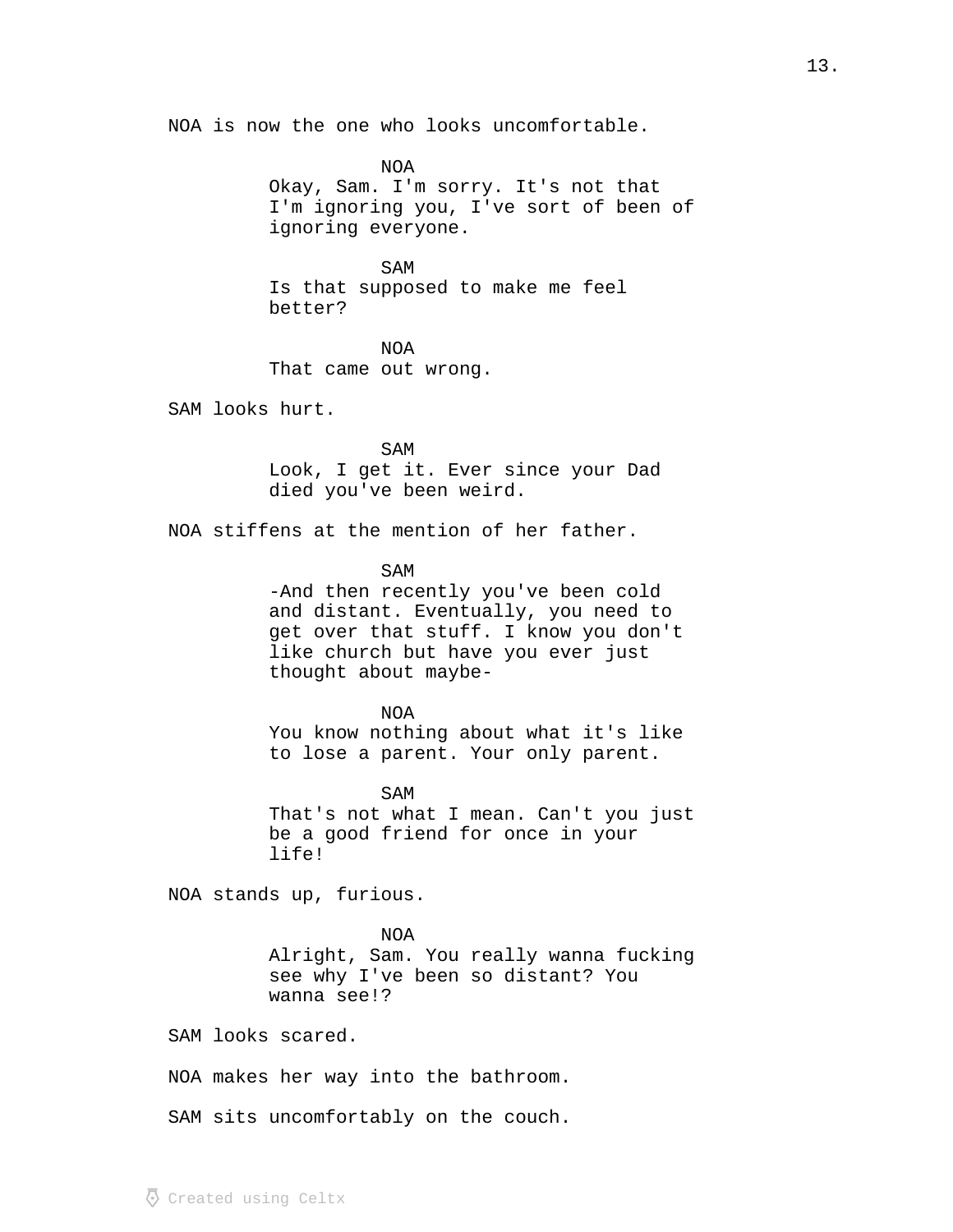NOA emerges, holding the DEAD RAT by its tail.

SAM gasps.

SAM

Ew. Noa, what the hell is that?

NOA angrily shoves the pizza and clutter off her table, it falls to the floor. She slams the DEAD RAT onto the table.

SAM looks like she's going to be sick.

NOA stands above the RAT.

NOA You wanted to know why I've been so distant huh?

SAM looks at the RAT, then back at NOA. She quickly looks over at the door.

> NOA Oh, what? Are you scared?

SAM Seriously Noa- what is this. What are you doing?

NOA stares at the RAT.

Her eyes glow white.

The DEAD RAT's eyes open white.

SAM gasps in horror.

NOA Ever since my Dad died I've been weird huh? Is this weird to you? Is this what you wanted to see?

NOA makes the RAT stand up on all fours.

It looks over at SAM.

SAM screams at this, clutching her necklace.

## SAM

Noa please! Stop!

The RAT starts to slowly crawl towards Sam.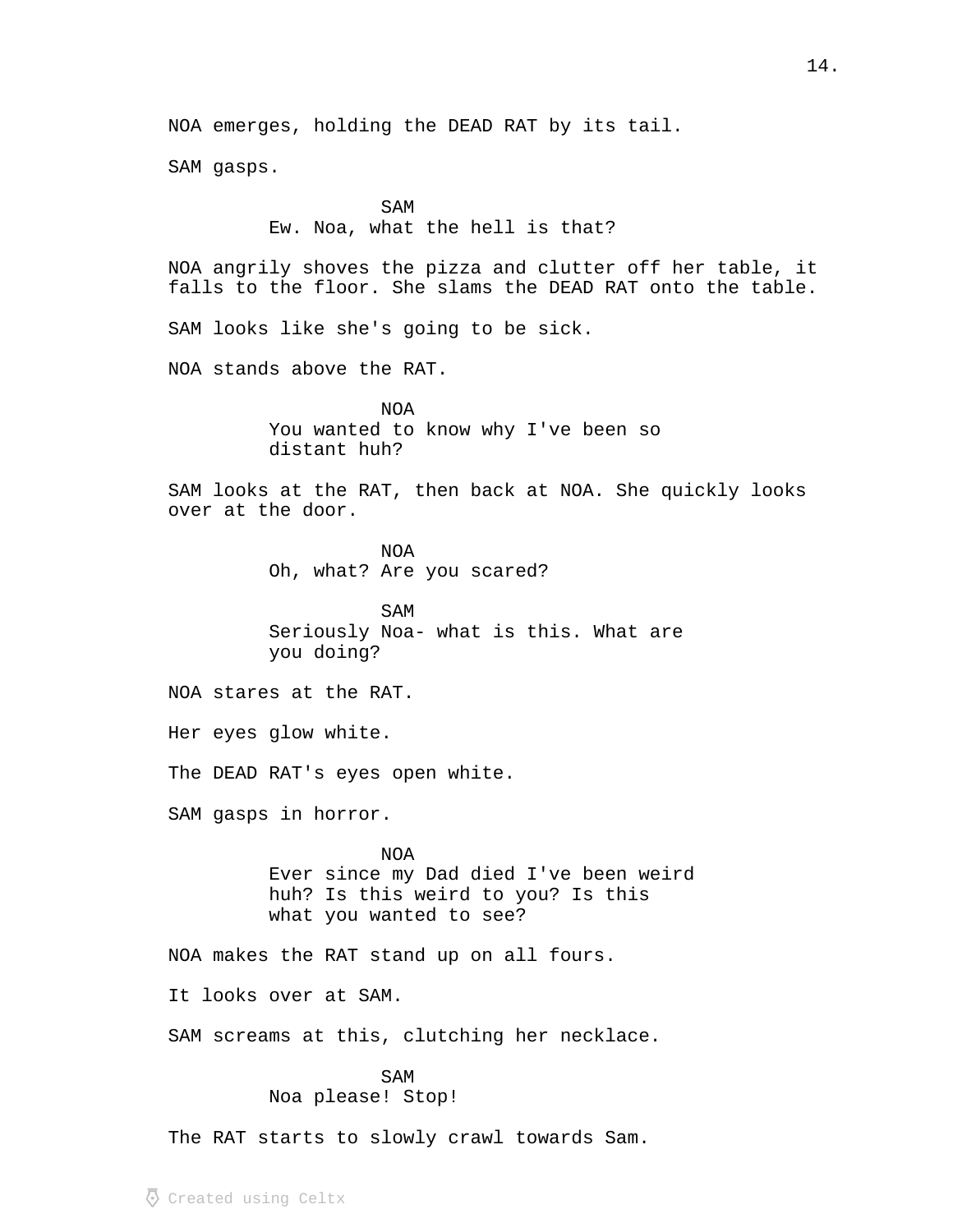Its beady white eyes fixated on her with the same intensity as NOA.

> NOA I'm just your creepy freak friend right?

NOA's nose begins to bleed again, it drips onto the floor, staining the carpet.

SAM pushes herself back against the couch, the RAT inching closer and closer.

SAM begins to cry.

NOA You think you know everything about me. You don't know shit.

The RAT is at the edge of the table now. Both the RAT and NOA are looking dead at SAM like prey.

Suddenly, NOA makes the RAT POUNCE onto SAM.

SAM screams and pushes the RAT off of her.

She has a bloody scratch on her face.

NOA's eyes fade back to normal.

She sees the scratch on SAM's face.

NOA

Wait no, I didn't want it to hurt you.

SAM stands up shaking, nursing her wound.

SAM What the hell is wrong with you! What... What are you?

SAM gets up to leave, cowering in fear.

NOA I... I was just trying to scare you. I didn't mean to hurt you.

SAM turns around, sobbing and bleeding.

SAM Hurt me? Hurt me! You- You're a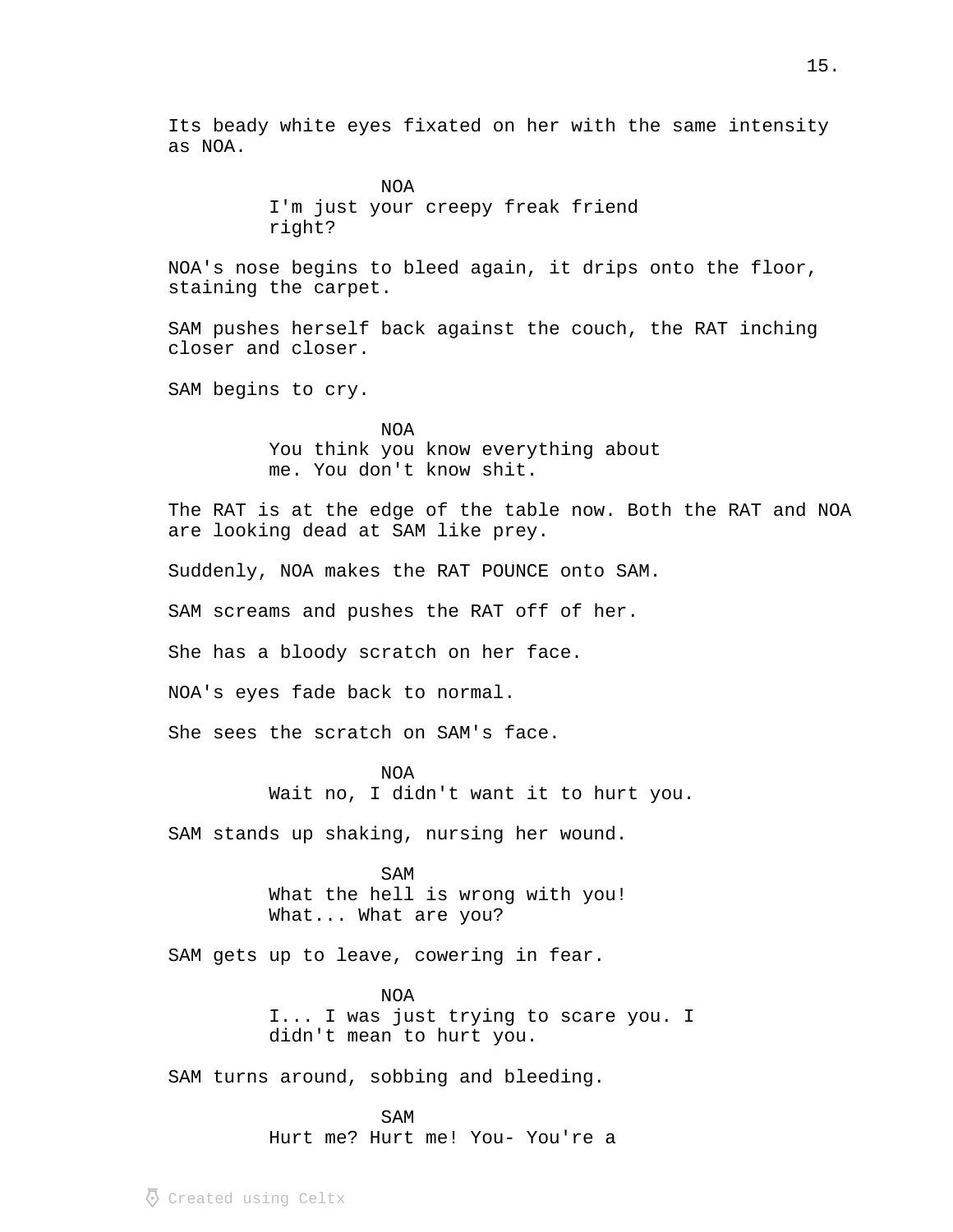fucking freak! Stay the hell away from me.

With that, SAM walks to the door and rushes out.

NOA stands for a moment.

Like an ocean tide, her emotions overcome her.

She crumples to the floor in a tiny heap.

Her hands run through her hair and scrunch it into a knotty bundle as she sobs into the carpet.

INT. NOA'S BEDROOM - NIGHT - A FEW HOURS LATER

NOA is sleeping.

She tosses and turns from side to side, having a nightmare.

SAM (VOICE) You're a fucking freak!

NOA grimaces in her sleep.

NOA (whispers in her sleep) No.

OLDER WOMAN (VOICE) Witch!

NOA mumbles incoherently. Her brow furrowed in sadness.

DA (VOICE) We never could find the shooter. I'm sorry kid.

NOA (whisper) Dad.

The voices from the orb return.

Screams and wallows crescendo off the walls and get louder.

NOA (whisper)

No.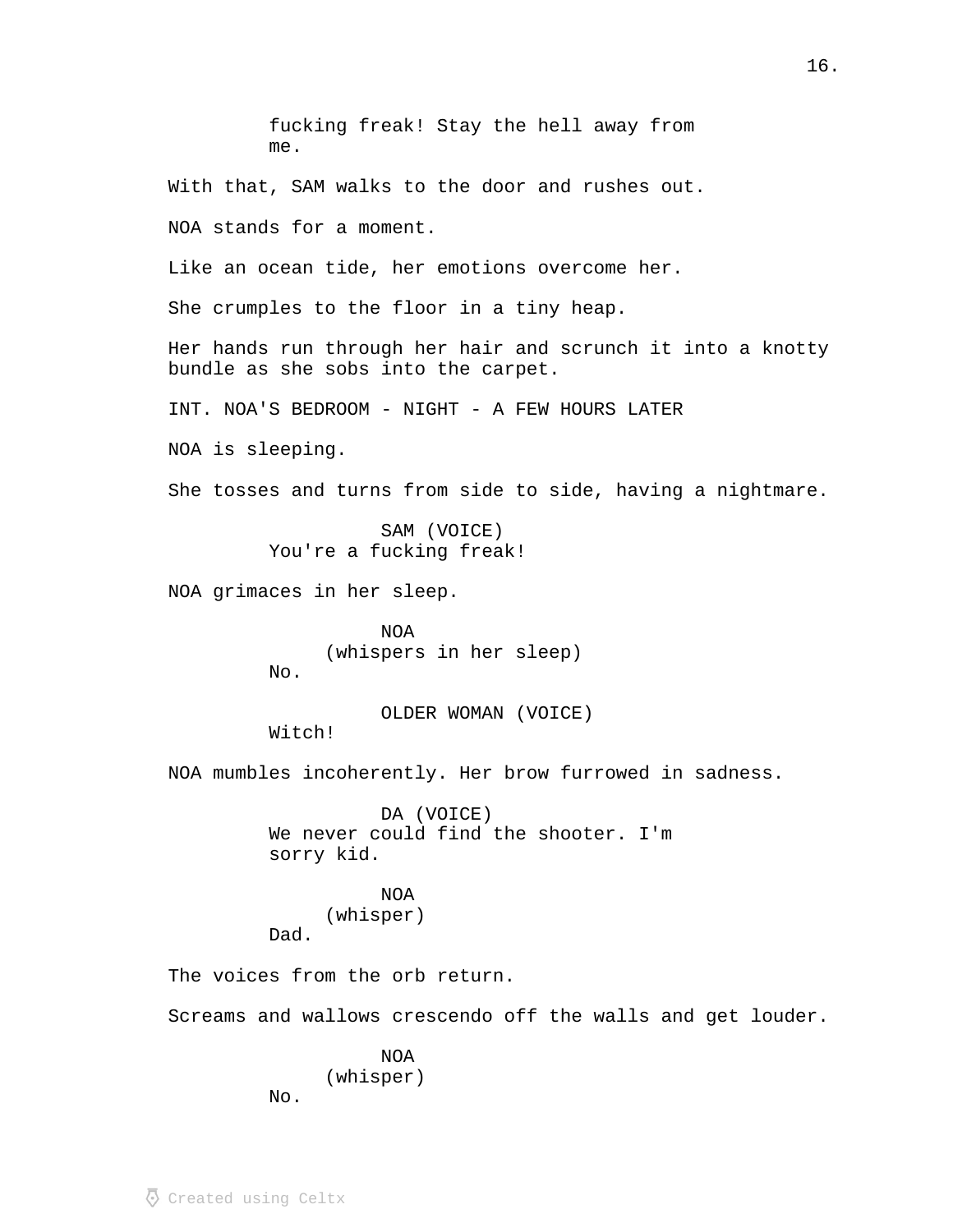# WHISPER You know what you have to do.

NOA wakes up in a cold sweat. She pants as she catches her breath. Her alarm clock shows the time, 3:00 am. Alone in her apartment, she walks to her couch in the dark. INT. NOA'S LIVING ROOM - NIGHT - MOMENTS LATER The living room is messier than before. Pizza litters the floor, the rat is in the corner. A broken lamp lays on its side. NOA sits on the couch. She looks around at the mess she made, her eyes resting on the RAT. She takes a breath and closes her eyes. Beat. NOA opens them, but her face has grown dark. EXT. GRAVEYARD - NIGHT - LATER It is now 4 in the morning. NOA is sitting amongst a graveyard. In front of her is a gravestone. She stares at it with intensity and a hint of deep sadness. She is scared. The air grows cold. NOA hears a voice. WHISPER

You know what to do.

NOA is no longer afraid.